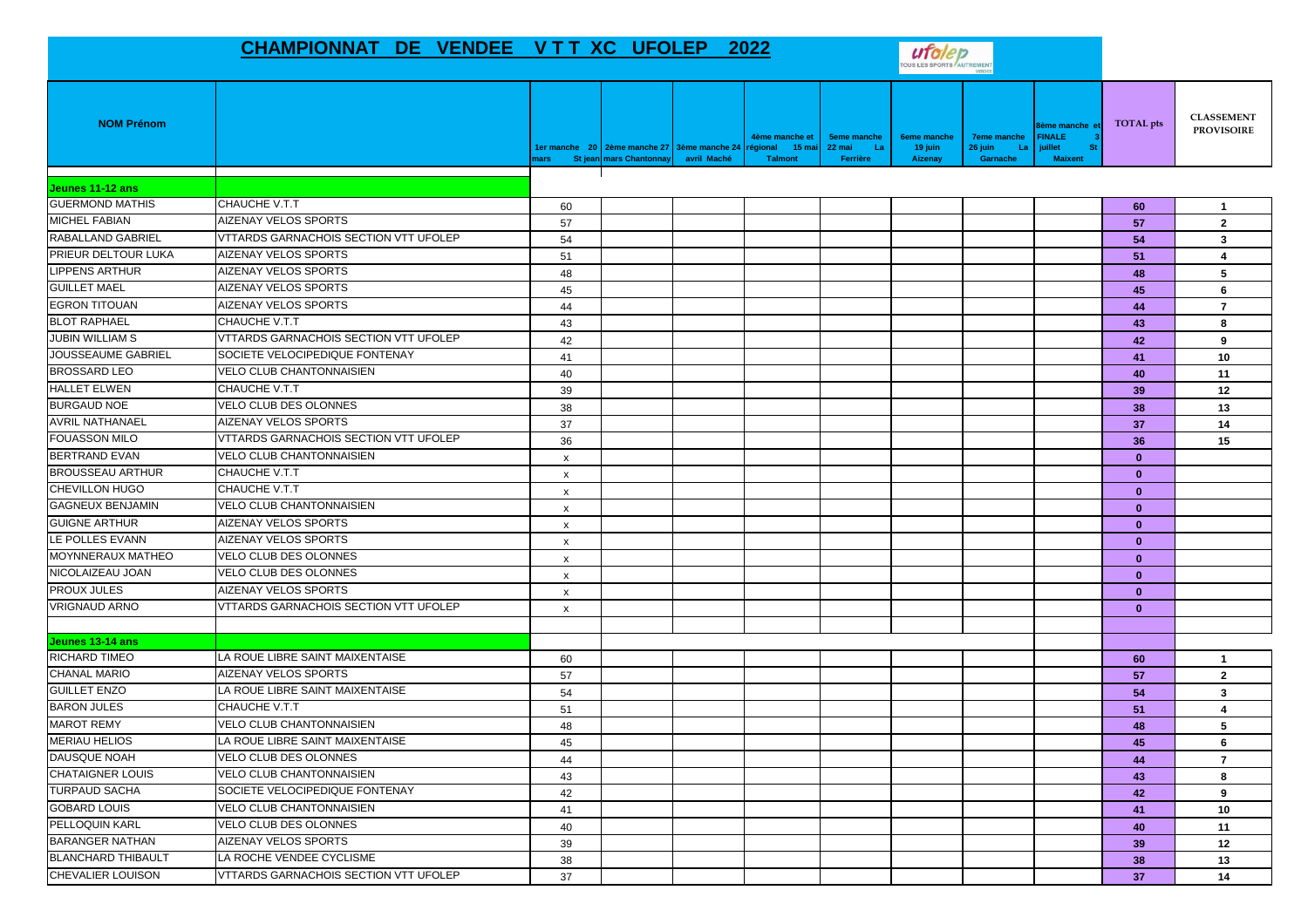| <b>BLONDE MATHIS</b>      | VELO CLUB DES OLONNES                                     | 36                        |  |  |  | 36           | 15                             |
|---------------------------|-----------------------------------------------------------|---------------------------|--|--|--|--------------|--------------------------------|
| <b>AUDRAIN ESTEBAN</b>    | VTTARDS GARNACHOIS SECTION VTT UFOLEP                     | 35                        |  |  |  | 35           | 16                             |
| <b>COFFINEAU THOMAS</b>   | <b>VELO CLUB CHANTONNAISIEN</b>                           | 34                        |  |  |  | 34           | 17                             |
| <b>ARCHAMBEAU JONAS</b>   | VTTARDS GARNACHOIS SECTION VTT UFOLEP                     | $\boldsymbol{\mathsf{x}}$ |  |  |  | $\mathbf{0}$ |                                |
| <b>BRETIN PAUL</b>        | VELO CLUB DES OLONNES                                     | $\boldsymbol{\mathsf{x}}$ |  |  |  | $\bf{0}$     |                                |
| <b>BUSSEROLLES JOAN</b>   | LA ROUE LIBRE SAINT MAIXENTAISE                           | $\boldsymbol{\mathsf{x}}$ |  |  |  | $\mathbf{0}$ |                                |
| <b>CARDIN ELIOTH</b>      | <b>VELO CLUB DES OLONNES</b>                              | $\boldsymbol{\mathsf{x}}$ |  |  |  | $\mathbf{0}$ |                                |
| <b>CLERJAUD NOA</b>       | VELO CLUB CHANTONNAISIEN                                  | $\boldsymbol{\mathsf{x}}$ |  |  |  | $\mathbf{0}$ |                                |
| <b>GUIBERT SON</b>        | AIZENAY VELOS SPORTS                                      | $\boldsymbol{\mathsf{x}}$ |  |  |  | $\mathbf{0}$ |                                |
| <b>GUILLOTEAU ARTHUR</b>  | ASSOCIATION CYCLISTE MELLETOISE                           | $\boldsymbol{\mathsf{x}}$ |  |  |  | $\bf{0}$     |                                |
| ROCHEREAU BENJAMIN        | VELO CLUB DES OLONNES                                     | X                         |  |  |  | $\bf{0}$     |                                |
| <b>TEXIER LUCAS</b>       | LES SABLES VENDEE CYCLISME                                | $\boldsymbol{\mathsf{x}}$ |  |  |  | $\mathbf{0}$ |                                |
| Jeunes 13-14 ans (F)      |                                                           |                           |  |  |  |              |                                |
| JAUD EVE                  | <b>VELO CLUB CHANTONNAISIEN</b>                           | 60                        |  |  |  | 60           | $\mathbf{1}$                   |
| <b>FIQUET MARION</b>      | <b>VELO CLUB CHANTONNAISIEN</b>                           | 57                        |  |  |  | 57           | $\overline{2}$                 |
| ZINOVIEFF LUCIE           | AIZENAY VELOS SPORTS                                      | X                         |  |  |  | $\bf{0}$     |                                |
|                           |                                                           |                           |  |  |  |              |                                |
| Jeunes 15-16 ans          |                                                           |                           |  |  |  |              |                                |
| <b>JOLY AXEL</b>          | CHAUCHE V.T.T                                             |                           |  |  |  |              |                                |
| <b>LAMBERT THEO</b>       | LA ROCHE VENDEE CYCLISME                                  | 60<br>57                  |  |  |  | 60           | $\mathbf{1}$<br>$\overline{2}$ |
| <b>ROGER LUKAS</b>        | CHAUCHE V.T.T                                             | 54                        |  |  |  | 57<br>54     | 3                              |
| <b>BLANCHARD ANTONIN</b>  | LA ROCHE VENDEE CYCLISME                                  | 51                        |  |  |  | 51           | 4                              |
| <b>GILET HUGO</b>         | VTTARDS GARNACHOIS SECTION VTT UFOLEP                     | 48                        |  |  |  | 48           | 5                              |
| <b>GIRAUD REMI</b>        | VTTARDS GARNACHOIS SECTION VTT UFOLEP                     | 45                        |  |  |  | 45           | 6                              |
| <b>HERBRETEAU GABRIEL</b> | <b>VELO CLUB CHANTONNAISIEN</b>                           | 44                        |  |  |  | 44           | $\overline{7}$                 |
| <b>BABU MARTIN</b>        | LA ROCHE VENDEE CYCLISME                                  | 43                        |  |  |  | 43           | 8                              |
| L'HUILLIER MATHEO         | VELO CLUB DES OLONNES                                     | 42                        |  |  |  | 42           | 9                              |
|                           | BEN TAHAR - BREMAUD ALEXIS SOCIETE VELOCIPEDIQUE FONTENAY | $\boldsymbol{\mathsf{x}}$ |  |  |  | $\bf{0}$     |                                |
| <b>BENESTEAU NATHAN</b>   | VELO CLUB DES OLONNES                                     | $\boldsymbol{\mathsf{x}}$ |  |  |  | $\mathbf{0}$ |                                |
| <b>BOIZUMAULT CHARLY</b>  | VELO CLUB CHANTONNAISIEN                                  | $\boldsymbol{\mathsf{x}}$ |  |  |  | $\mathbf{0}$ |                                |
| <b>GUERIN ESTEBAN</b>     | AIZENAY VELOS SPORTS                                      | $\boldsymbol{\mathsf{x}}$ |  |  |  | $\mathbf{0}$ |                                |
| <b>GUERIN TONY</b>        | LA ROUE LIBRE SAINT MAIXENTAISE                           | $\boldsymbol{\mathsf{x}}$ |  |  |  | $\mathbf{0}$ |                                |
| LE POLLES ELOUAN          | AIZENAY VELOS SPORTS                                      | $\boldsymbol{\mathsf{x}}$ |  |  |  | $\mathbf{0}$ |                                |
| <b>MALARD LOUIS</b>       | AIZENAY VELOS SPORTS                                      | $\boldsymbol{\mathsf{x}}$ |  |  |  | $\mathbf{0}$ |                                |
| <b>MOYNNERAUX LOUIS</b>   | VELO CLUB DES OLONNES                                     | X                         |  |  |  | $\mathbf{0}$ |                                |
| <b>REMAUD ALEXIS</b>      | AIZENAY VELOS SPORTS                                      | $\boldsymbol{\mathsf{x}}$ |  |  |  | $\mathbf{0}$ |                                |
| <b>TEXIER ABEL</b>        | SOCIETE VELOCIPEDIQUE FONTENAY                            | $\boldsymbol{\mathsf{x}}$ |  |  |  | $\mathbf{0}$ |                                |
| <b>VENDE FLAVIO</b>       | <b>VELO CLUB CHANTONNAISIEN</b>                           | X                         |  |  |  | $\bf{0}$     |                                |
| Jeunes 15-16 ans (F)      |                                                           |                           |  |  |  |              |                                |
| <b>JOLLY EMMA</b>         | AIZENAY VELOS SPORTS                                      | 60                        |  |  |  | 60           | -1                             |
| <b>ALBERT MANON</b>       | VTTARDS GARNACHOIS SECTION VTT UFOLEP                     | 57                        |  |  |  | 57           | $\overline{2}$                 |
| NICOLAIZEAU LOUNA         | VELO CLUB DES OLONNES                                     | $\boldsymbol{\mathsf{x}}$ |  |  |  | $\mathbf{0}$ |                                |
|                           |                                                           |                           |  |  |  |              |                                |
| Adultes 17-19 ans         |                                                           |                           |  |  |  |              |                                |
| <b>JOBARD AIME</b>        | VELO CLUB CHANTONNAISIEN                                  | 60                        |  |  |  | 60           | $\overline{1}$                 |
| <b>BERRANGER CLEMENT</b>  | VELO CLUB CHANTONNAISIEN                                  | 57                        |  |  |  | 57           | $\mathbf{2}$                   |
| <b>ALBERT ENZO</b>        | <b>VTTARDS GARNACHOIS SECTION VTT UFOLEP</b>              | 54                        |  |  |  | 54           | 3                              |
| <b>BOUCHAND SIMON</b>     | SOCIETE VELOCIPEDIQUE FONTENAY                            | 51                        |  |  |  | 51           | 4                              |
| <b>GALL EWEN</b>          | VTTARDS GARNACHOIS SECTION VTT UFOLEP                     | 48                        |  |  |  | 48           | 5                              |
| PEDASE JORDAN             | VELO CLUB DES OLONNES                                     | 45                        |  |  |  | 45           | 6                              |
|                           |                                                           |                           |  |  |  |              |                                |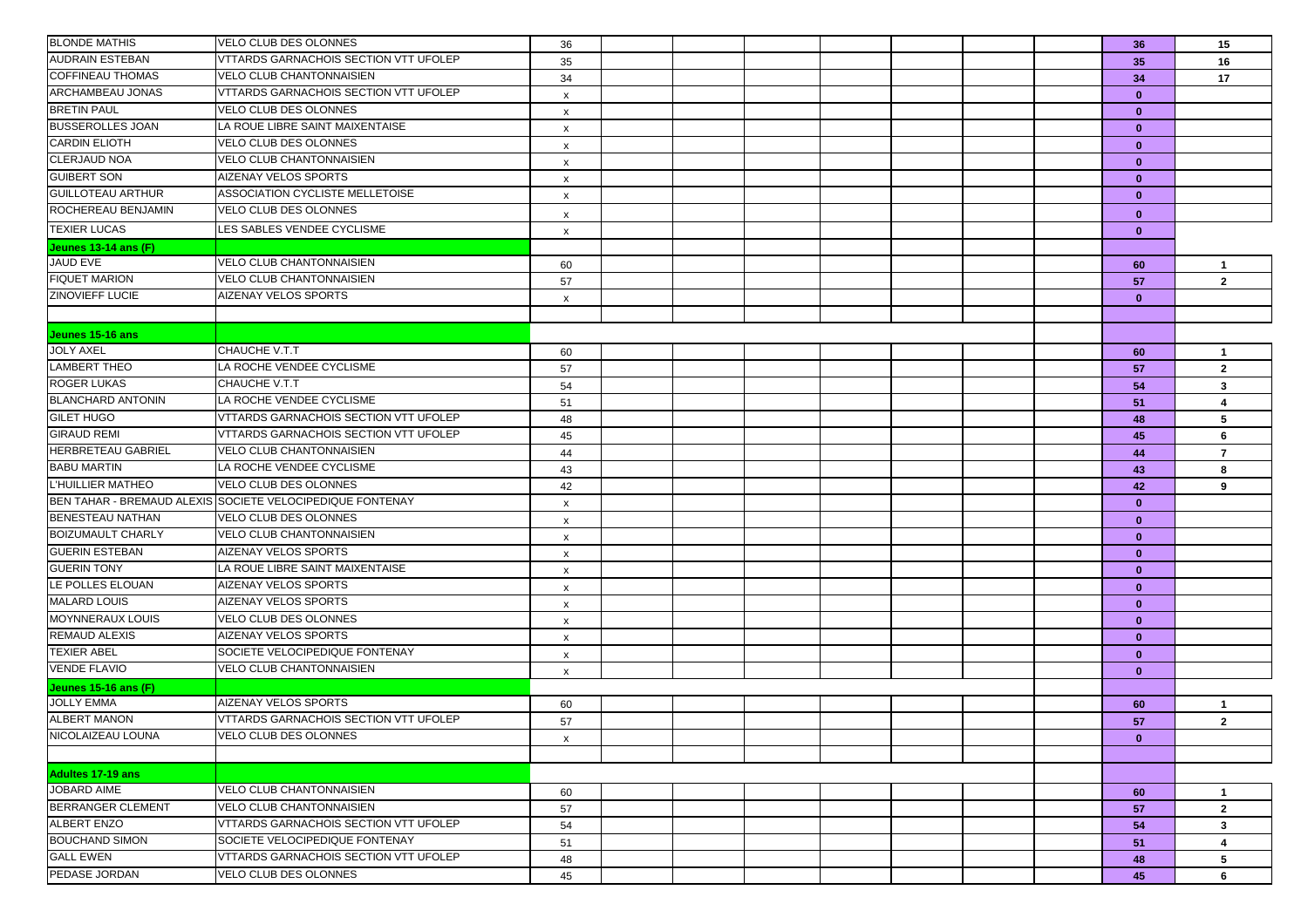| <b>CRAIPEAU SAMUEL</b>   | SOCIETE VELOCIPEDIQUE FONTENAY               | 44                        |  |  |  | 44           | $\overline{7}$               |
|--------------------------|----------------------------------------------|---------------------------|--|--|--|--------------|------------------------------|
| <b>BERTON MAXIME</b>     | CYCLO CLUB SERIGNE                           | 43                        |  |  |  | 43           | 8                            |
| <b>CLEMENCON TRISTAN</b> | <b>VELO CLUB DES OLONNES</b>                 | 42                        |  |  |  | 42           | 9                            |
| <b>BERTHOME FLORIAN</b>  | ST JEAN DE MONTS VENDEE CYCLISME             | $\boldsymbol{\mathsf{x}}$ |  |  |  | $\mathbf{0}$ |                              |
| <b>BUSSEROLLES PAUL</b>  | LA ROUE LIBRE SAINT MAIXENTAISE              | x                         |  |  |  | $\mathbf{0}$ |                              |
| <b>GREAUD FABIEN</b>     | AIZENAY VELOS SPORTS                         | $\boldsymbol{\mathsf{x}}$ |  |  |  | $\mathbf{0}$ |                              |
| <b>HAY AUDRAN</b>        | <b>VELO CLUB CHANTONNAISIEN</b>              | X                         |  |  |  | $\bf{0}$     |                              |
| PIVETEAU ROMAIN          | CHAUCHE V.T.T                                | $\boldsymbol{\mathsf{x}}$ |  |  |  | $\mathbf{0}$ |                              |
| <b>RABAUD KENNY</b>      | AIZENAY VELOS SPORTS                         | $\boldsymbol{\mathsf{x}}$ |  |  |  | $\mathbf{0}$ |                              |
| <b>RONSIN ARNO</b>       | VTTARDS GARNACHOIS SECTION VTT UFOLEP        | x                         |  |  |  | $\mathbf{0}$ |                              |
|                          |                                              |                           |  |  |  |              |                              |
| Feminines 17-29          |                                              |                           |  |  |  |              |                              |
| MORISSET ZOE             | ASSOCIATION CYCLISTE MELLETOISE              | 60                        |  |  |  | 60           | $\mathbf{1}$                 |
| <b>RICHARD ORNELLA</b>   | LA ROUE LIBRE SAINT MAIXENTAISE              | 57                        |  |  |  | 57           | $\overline{2}$               |
| <b>CHOQUET ALEXIA</b>    | AIZENAY VELOS SPORTS                         | 54                        |  |  |  | 54           | 3                            |
| BERTHOME ALEXANDRA       | ST JEAN DE MONTS VENDEE CYCLISME             | 51                        |  |  |  | 51           | 4                            |
| <b>MINET LOANE</b>       | LA ROUE LIBRE SAINT MAIXENTAISE              | X                         |  |  |  | $\mathbf{0}$ |                              |
| <b>LOISEAU MAELLE</b>    | AIZENAY VELOS SPORTS                         | $\boldsymbol{\mathsf{x}}$ |  |  |  | $\mathbf{0}$ |                              |
|                          |                                              |                           |  |  |  |              |                              |
| Adultes 20-29 ans        |                                              |                           |  |  |  |              |                              |
| <b>GILBERT LOUIS</b>     | CHAUCHE V.T.T                                | 60                        |  |  |  | 60           | $\mathbf{1}$                 |
| <b>CANTIN MAXIME</b>     | SOCIETE VELOCIPEDIQUE FONTENAY               | 57                        |  |  |  | 57           | $\overline{2}$               |
| <b>BAUDOUIN LEO</b>      | <b>CYCLO CLUB SERIGNE</b>                    | 54                        |  |  |  | 54           | 3                            |
| <b>MICHAUD THOMAS</b>    | ASSOCIATION CYCLISTE MELLETOISE              | 51                        |  |  |  | 51           | 4                            |
| <b>GAMBERT YVAN</b>      | <b>VTTARDS GARNACHOIS SECTION VTT UFOLEP</b> | 48                        |  |  |  | 48           | 5                            |
| <b>BAPTISTE GREGORY</b>  | SOCIETE VELOCIPEDIQUE FONTENAY               | 45                        |  |  |  | 45           | 6                            |
| <b>BERTON RYAN</b>       | CYCLO CLUB SERIGNE                           | 44                        |  |  |  | 44           | $\overline{7}$               |
| POUCLET NICOLAS          | VELO CLUB DES OLONNES                        | 43                        |  |  |  | 43           | 8                            |
| <b>BARDOT MORGAN</b>     | VELO CLUB DE VENANSAULT                      | X                         |  |  |  | $\mathbf{0}$ |                              |
| <b>CHANAL EMILIEN</b>    | AIZENAY VELOS SPORTS                         | $\boldsymbol{\mathsf{x}}$ |  |  |  | $\mathbf{0}$ |                              |
| <b>BRIANCEAU SYLVAIN</b> | <b>VELO CLUB CHANTONNAISIEN</b>              | X                         |  |  |  | $\mathbf{0}$ |                              |
| <b>RIVALIN MALVIN</b>    | VTTARDS GARNACHOIS SECTION VTT UFOLEP        | x                         |  |  |  | $\mathbf{0}$ |                              |
|                          |                                              |                           |  |  |  |              |                              |
| <b>Adultes 30-39 ans</b> |                                              |                           |  |  |  |              |                              |
| CHANTREAU JULIEN         | VTTARDS GARNACHOIS SECTION VTT UFOLEP        |                           |  |  |  |              |                              |
| <b>CORBINEAU JULIEN</b>  | ST JEAN DE MONTS VENDEE CYCLISME             | 60<br>57                  |  |  |  | 60           | $\mathbf{1}$<br>$\mathbf{2}$ |
| <b>SALAUD TONY</b>       | VTTARDS GARNACHOIS SECTION VTT UFOLEP        |                           |  |  |  | 57<br>54     | 3                            |
| SINGEOT RODOLPHE         | ST JEAN DE MONTS VENDEE CYCLISME             | 54<br>51                  |  |  |  | 51           | 4                            |
| ROCHEREAU HUGO           | VTTARDS GARNACHOIS SECTION VTT UFOLEP        | 48                        |  |  |  | 48           | 5                            |
| JOUSSEAUME FRANCOIS      | SOCIETE VELOCIPEDIQUE FONTENAY               | 45                        |  |  |  | 45           | 6                            |
| <b>SINGEOT GEOFFREY</b>  | ST JEAN DE MONTS VENDEE CYCLISME             | 44                        |  |  |  | 44           | $\overline{7}$               |
| JOUSSEAUME NICOLAS       | SOCIETE VELOCIPEDIQUE FONTENAY               | 43                        |  |  |  | 43           | 8                            |
| <b>GAUTRON YANNICK</b>   | SOCIETE VELOCIPEDIQUE FONTENAY               | 42                        |  |  |  | 42           | 9                            |
| <b>OIRY ROMAIN</b>       | ST JEAN DE MONTS VENDEE CYCLISME             | 41                        |  |  |  | 41           | 10                           |
| <b>FONTI ANTHONY</b>     | ST JEAN DE MONTS VENDEE CYCLISME             | 40                        |  |  |  | 40           | 11                           |
| <b>MARTIN JULIEN</b>     | CHAUCHE V.T.T                                | 39                        |  |  |  | 39           | 12                           |
| <b>BILLET FABIEN</b>     | ST JEAN DE MONTS VENDEE CYCLISME             | 38                        |  |  |  | 38           | 13                           |
| <b>GUIBERT PIERRE</b>    | <b>VELO CLUB DES OLONNES</b>                 | 37                        |  |  |  | 37           | 14                           |
| <b>BALLANGER TANGUY</b>  | LA ROUE LIBRE SAINT MAIXENTAISE              | $\mathsf{x}$              |  |  |  | $\mathbf{0}$ |                              |
| <b>FRANCOIS MICHAEL</b>  | LES SABLES VENDEE CYCLISME                   | $\boldsymbol{\mathsf{x}}$ |  |  |  | $\mathbf{0}$ |                              |
|                          |                                              |                           |  |  |  |              |                              |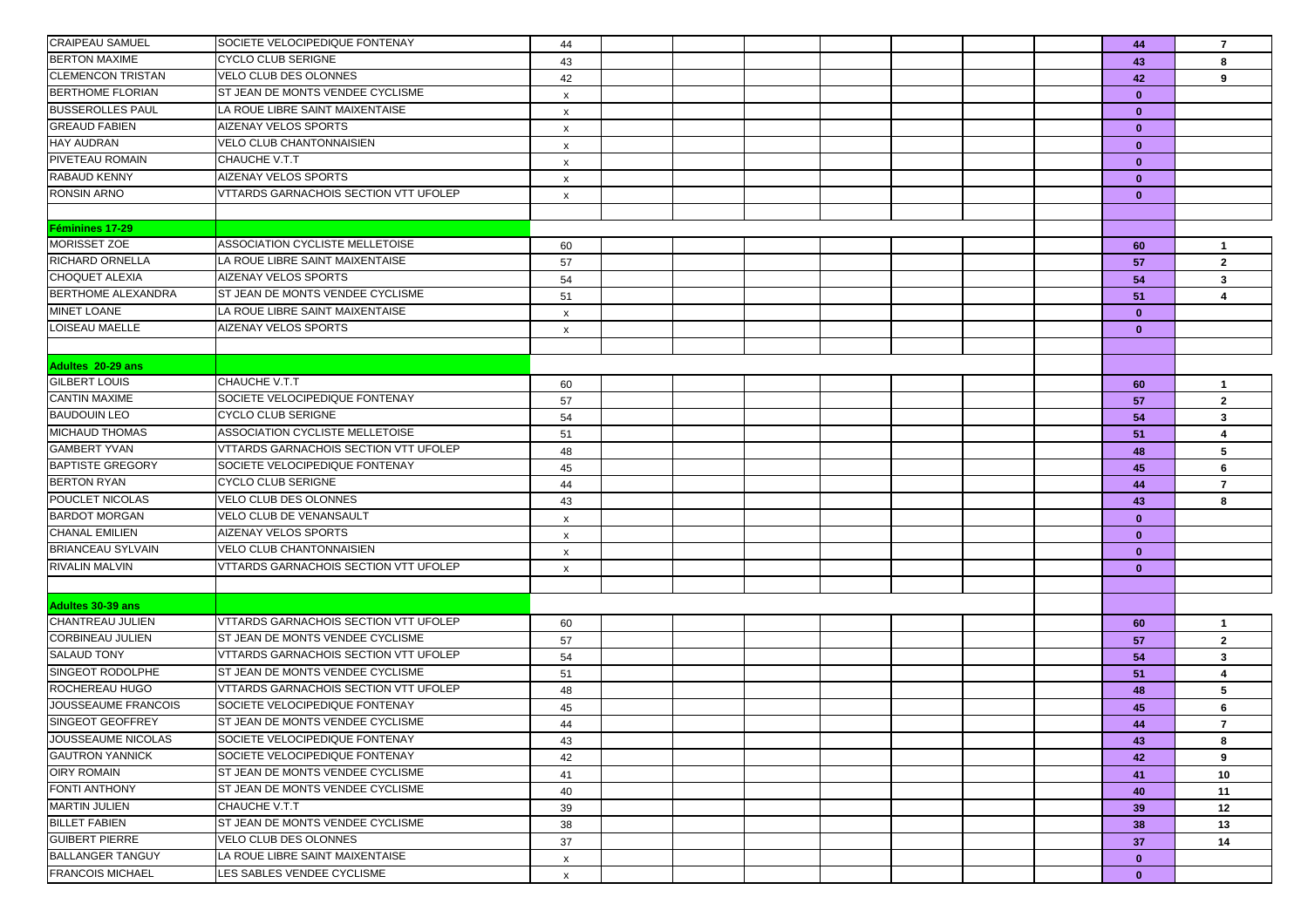| LORMEAU ANTHONY           | VTTARDS GARNACHOIS SECTION VTT UFOLEP        | x                         |  |  |  | $\mathbf{0}$ |                         |
|---------------------------|----------------------------------------------|---------------------------|--|--|--|--------------|-------------------------|
| <b>MORIN JEREMY</b>       | ASSOCIATION CYCLISTE MELLETOISE              | x                         |  |  |  | $\mathbf{0}$ |                         |
|                           |                                              |                           |  |  |  |              |                         |
|                           |                                              |                           |  |  |  |              |                         |
| Adultes 40-49 ans         |                                              |                           |  |  |  |              |                         |
| <b>BARRETEAU CHARLES</b>  | LES SABLES VENDEE CYCLISME                   | 60                        |  |  |  | 60           | $\overline{1}$          |
| <b>GENDRE GUILLAUME</b>   | <b>VTTARDS GARNACHOIS SECTION VTT UFOLEP</b> | 57                        |  |  |  | 57           | $\overline{2}$          |
| <b>GOUNORD EMMANUEL</b>   | <b>VELO CLUB CHANTONNAISIEN</b>              | 54                        |  |  |  | 54           | 3                       |
| <b>GAGNEUX ERIC</b>       | <b>VELO CLUB CHANTONNAISIEN</b>              | 51                        |  |  |  | 51           | $\overline{\mathbf{4}}$ |
| <b>BONNEAU RAYNALD</b>    | <b>VTTARDS GARNACHOIS SECTION VTT UFOLEP</b> | 48                        |  |  |  | 48           | 5                       |
| <b>GALL ERWAN</b>         | VTTARDS GARNACHOIS SECTION VTT UFOLEP        | 45                        |  |  |  | 45           | 6                       |
| <b>MERIAU BENOIT</b>      | LA ROUE LIBRE SAINT MAIXENTAISE              | 44                        |  |  |  | 44           | $\overline{7}$          |
| YOU CEDRIC                | <b>VELO CLUB CHANTONNAISIEN</b>              | 43                        |  |  |  | 43           | 8                       |
| <b>MASSOT JOHNNY</b>      | <b>VELO CLUB CHANTONNAISIEN</b>              | 42                        |  |  |  | 42           | 9                       |
| <b>DURAND GAËTAN</b>      | <b>VELO CLUB DES OLONNES</b>                 | 41                        |  |  |  | 41           | 10                      |
| <b>SAMZUN GREGORY</b>     | SOCIETE VELOCIPEDIQUE FONTENAY               | 40                        |  |  |  | 40           | 11                      |
| <b>GAY FREDERIC</b>       | VELO CLUB DE VENANSAULT                      | 39                        |  |  |  | 39           | 12                      |
| <b>JOLY LUDOVIC</b>       | CHAUCHE V.T.T                                | 38                        |  |  |  | 38           | 13                      |
| <b>PIVETEAU EMMANUEL</b>  | CHAUCHE V.T.T                                | 37                        |  |  |  | 37           | 14                      |
| PALVADEAU MICHAEL         | ST JEAN DE MONTS VENDEE CYCLISME             | 36                        |  |  |  | 36           | 15                      |
| <b>DURAND NICOLAS</b>     | <b>VELO CLUB CHANTONNAISIEN</b>              | 35                        |  |  |  | 35           | 16                      |
| POUVREAU GILDAS           | <b>VELO CLUB DES OLONNES</b>                 | 34                        |  |  |  | 34           | 17                      |
| <b>JAUD SEBASTIEN</b>     | <b>VELO CLUB CHANTONNAISIEN</b>              | 33                        |  |  |  | 33           | 18                      |
| <b>GENDRON FREDDY</b>     | ASSOCIATION CYCLISTE MELLETOISE              | X                         |  |  |  | $\mathbf{0}$ | 19                      |
| <b>GRIS DAVID</b>         | CHAUCHE V.T.T                                | $\pmb{\times}$            |  |  |  | $\mathbf{0}$ | 20                      |
| <b>GRIS JULIEN</b>        | CHAUCHE V.T.T                                | X                         |  |  |  | $\mathbf{0}$ | 21                      |
| RABILLER FREDDY           | LA ROUE LIBRE SAINT MAIXENTAISE              | X                         |  |  |  | $\mathbf{0}$ | 22                      |
| <b>REMPILLON JULIEN</b>   | <b>VELO CLUB CHANTONNAISIEN</b>              | x                         |  |  |  | $\mathbf{0}$ | 23                      |
| RICHARD SÉBASTIEN         | LA ROUE LIBRE SAINT MAIXENTAISE              | X                         |  |  |  | $\mathbf{0}$ | 24                      |
|                           |                                              |                           |  |  |  |              |                         |
| Adultes 50-59 ans         |                                              |                           |  |  |  |              |                         |
| <b>LORTIE DENIS</b>       | ST JEAN DE MONTS VENDEE CYCLISME             | 60                        |  |  |  | 60           | $\overline{1}$          |
| <b>CHANAL CHRISTOPHE</b>  | <b>AIZENAY VELOS SPORTS</b>                  | 57                        |  |  |  | 57           | $\overline{2}$          |
| <b>FAIVRE JEAN-LUC</b>    | CHAUCHE V.T.T                                | 54                        |  |  |  | 54           | $\mathbf{3}$            |
| <b>BLONDE OLIVIER</b>     | <b>VELO CLUB DES OLONNES</b>                 | 51                        |  |  |  | 51           | 4                       |
| JAGUENEAU TONY            | LA ROCHE VENDEE CYCLISME                     | 48                        |  |  |  | 48           | 5                       |
| <b>BAPTISTE YANN</b>      | SOCIETE VELOCIPEDIQUE FONTENAY               | 45                        |  |  |  | 45           | 6                       |
| <b>BLANCHARD STÉPHANE</b> | LA ROCHE VENDEE CYCLISME                     | 44                        |  |  |  | 44           | $\overline{7}$          |
| <b>BABU PIERRE</b>        | LA ROCHE VENDEE CYCLISME                     | 43                        |  |  |  | 43           | 8                       |
| <b>CORDIER EMMANUEL</b>   | <b>AIZENAY VELOS SPORTS</b>                  | 42                        |  |  |  | 42           | 9                       |
| <b>CORNUAT CLEMENT</b>    | VELO CLUB DES OLONNES                        | 41                        |  |  |  | 41           | 10                      |
| <b>MARQUAND LUC</b>       | <b>VELO CLUB CHANTONNAISIEN</b>              | 40                        |  |  |  | 40           | 11                      |
| <b>COUSSEAU MIGUEL</b>    | VELO CLUB DE VENANSAULT                      | $\boldsymbol{\mathsf{x}}$ |  |  |  | $\mathbf{0}$ |                         |
| <b>DAUTEL LAURENT</b>     | VELO CLUB DES OLONNES                        | $\pmb{\mathsf{X}}$        |  |  |  | $\mathbf{0}$ |                         |
| <b>ESCOBAR PIERRE</b>     | LES SABLES VENDEE CYCLISME                   | $\boldsymbol{\mathsf{x}}$ |  |  |  | $\mathbf{0}$ |                         |
| <b>GABORIT OLIVIER</b>    | ST JEAN DE MONTS VENDEE CYCLISME             | $\pmb{\mathsf{x}}$        |  |  |  | $\mathbf{0}$ |                         |
| <b>GIRET CHRISTIAN</b>    | ASSOCIATION CYCLISTE MELLETOISE              | $\pmb{\times}$            |  |  |  | $\mathbf{0}$ |                         |
| POUCLET GILLES            | <b>VELO CLUB DES OLONNES</b>                 | $\boldsymbol{\mathsf{x}}$ |  |  |  | $\mathbf{0}$ |                         |
| SOULARD STÉPHANE          | <b>VELO CLUB CHANTONNAISIEN</b>              | $\boldsymbol{\mathsf{x}}$ |  |  |  | $\mathbf{0}$ |                         |
|                           |                                              |                           |  |  |  |              |                         |